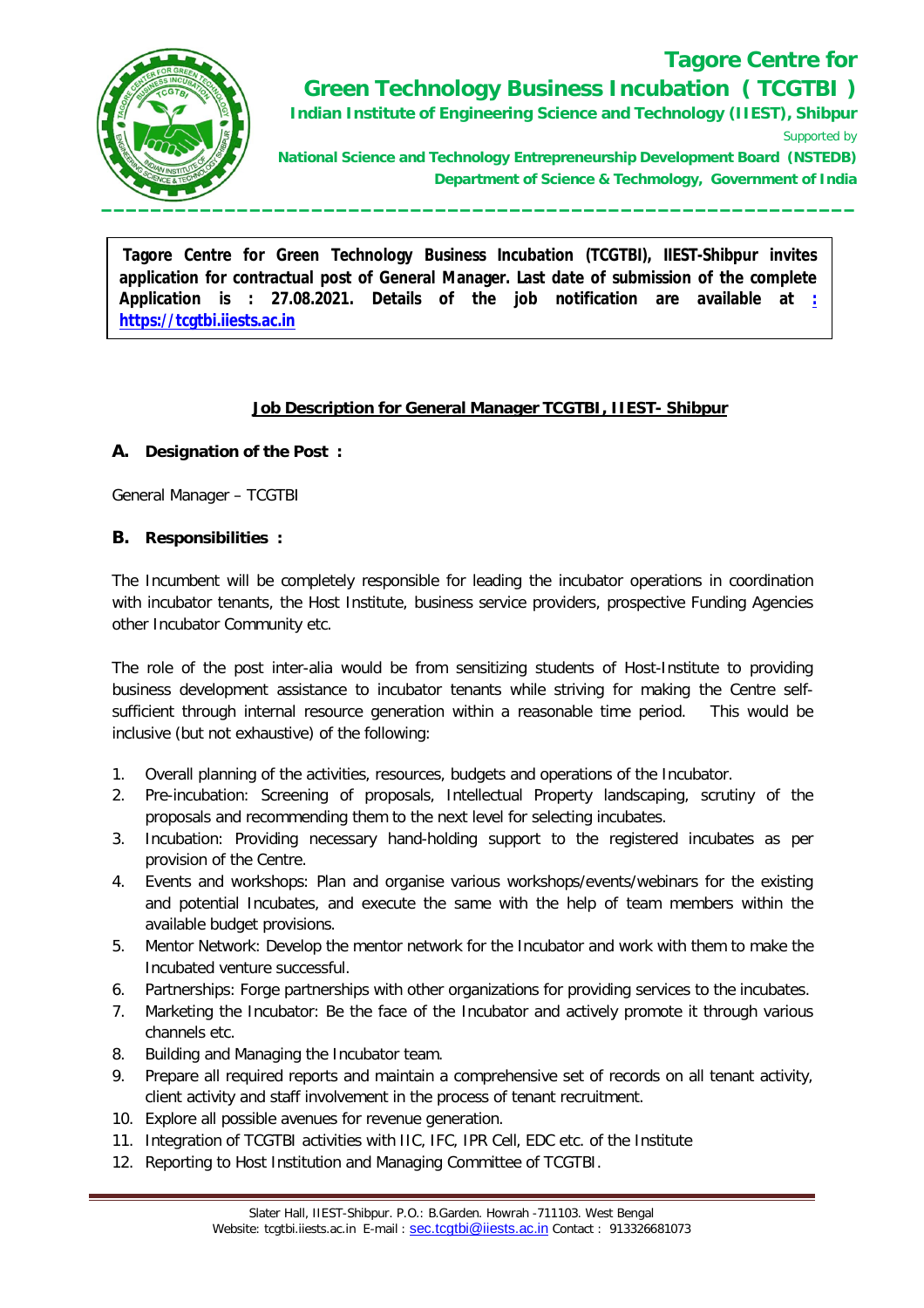

## **Tagore Centre for Green Technology Business Incubation ( TCGTBI )**

**Indian Institute of Engineering Science and Technology (IIEST), Shibpur** Supported by

**National Science and Technology Entrepreneurship Development Board (NSTEDB) Department of Science & Techmology, Government of India**

#### **C. Essential Qualification :**

- Engineering Graduate or Master's in Science or a post-graduate degree in Business Management. Holding a Ph.D Degree in any relevant / allied field would be desirable.
- Minimum 10 Years of experience combining industry and academics. Prior associations with Incubation Centres/ Innovation Centres/ Entrepreneurship development Activity would be preferred.

#### **D. Age:**

Not Exceeding 50 Years as on 1<sup>st</sup> January, 2021

#### **E. Desirable Skill Set:**

- Strong oral and written communication skills.
- Excellent interpersonal and organizational skills.
- Knowledge of business management principles.
- Evaluation of B-Plans and assessment of potential Intellectual property.
- The ability to work collaboratively with a variety of constituents and organizations as required.

#### **F. Compensation :**

Consolidated monthly remuneration would be Rs. 60,000/= Other perquisites (if any) would be as per norms adopted by TCGTBI authorities.

#### **G. Tenure of Appointment :**

Initially for one Year – may be extended at the discretion of TCGTBI authorities.

#### **H. Nature of Appointment :**

Contractual and tenure-based

#### **Please note the salient information as follows:**

Application in plain paper to be made containing the following details in seriatim and to be sent through mail alongwith enclosures (in pdf format) to: sec.tcgtbi@iiests.ac.in.

Hard copy of the same application and enclosures (signed by the applicant) is also required to be sent through Speed Post to:

**Chief Coordinator, TCGTBI, C/O Department of Human Resource Management, Indian Institute of Engineering Science & Technology- Shibpur. P.O. Botanic Garden. Howrah-3. West Bengal. Pin – 711103.**